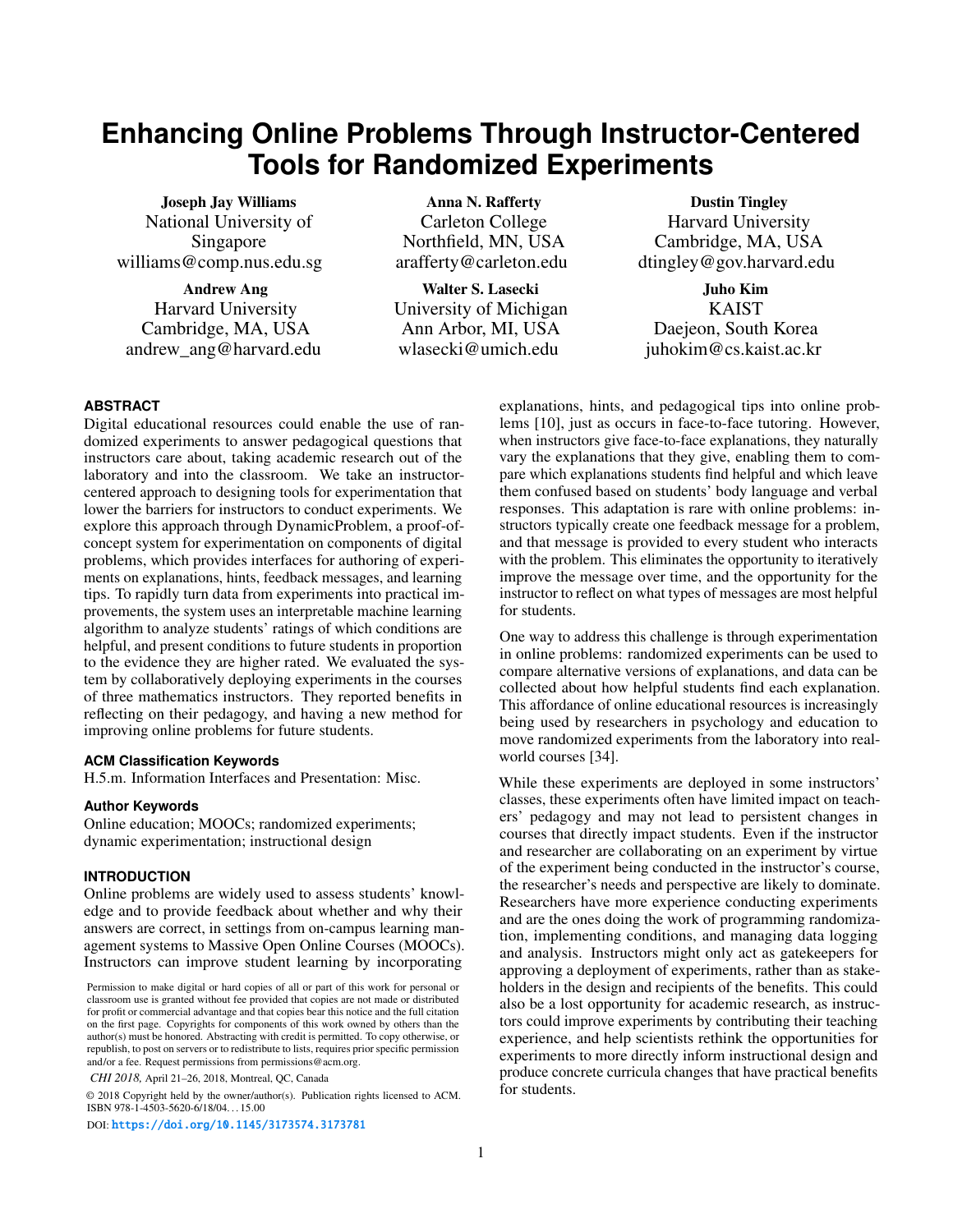This paper therefore takes an *instructor*-centered approach to designing tools for experimentation. Based on observations from deploying field experiments with instructors, our goal is to reduce the programming knowledge and time required for instructors to conduct experiments, and to accelerate the use of data from experiments to enhance curricula materials and help future students.

We instantiate guidelines for instructor-centered experimentation in *DynamicProblem*, a proof-of-concept system for instructors to work with a researcher to experiment on instructional components of interactive math problems. Experiments compare different *elaboration messages*, alternative versions of explanations, hints, feedback messages, and learning tips. The system, *DynamicProblem*, directly integrates the design of experiments into instructors' authoring of instructional content. To accelerate the use of data from experiments to enhance curricula materials, the system uses an interpretable machine learning algorithm to automatically analyze students' subjective ratings and present the most effective conditions to future students.

The first author worked with three university instructors in using DynamicProblem to compare alternative elaboration messages in problems in their courses. Instructors reported that the system successfully reduced the programming experience and time needed to conduct experiments, that designing experiments helped instructors reflect on pedagogy, and that instructors believed dynamic experimentation would enable practical improvement of curricula materials by providing the best problem components to future students.

In summary, the contributions of this paper are:

- Guidelines for an instructor-centered approach to designing tools for experimentation: Reducing the programming and time requirements for instructors to conduct experiments, and shortening the pipeline for data to be used to produce practical benefits for students.
- An instantiation of this instructor-centered approach in a proof-of-concept system: DynamicProblem is an end-user tool for conducting experiments on components of a problem – hints, explanations, and learning tips – which uses machine learning to automatically analyze data and provide the highest rated components to future students.
- Presentation of case studies from field deployments of DynamicProblem in the university courses of three instructors.

# **RELATED WORK**

We consider related work on technology that enables experimentation in digital educational resources, efforts to involve instructors in research, and the specific opportunities for experimentation on components of online math problems.

#### **Technology for Experimentation**

One barrier to using experimental studies to investigate possible enhancements to digital educational resources is the lack of tools for end-user experimentation by instructors and learning researchers. Ideally, instructors could be involved in the "democratization of data science" [\[14\]](#page-10-1), analogous to how [\[22\]](#page-10-2)

help Reddit community members conduct experiments with moderation and community policies.

As "A/B testing" for user interfaces and marketing becomes increasingly widespread in the technology industry (e.g., see [\[17\]](#page-10-3)), tools like Optimizely and Google Content Experiments have emerged to enable end-user experimentation on websites. However, most widely used Learning Management Systems (Blackboard, Canvas, Moodle) and MOOC platforms (Coursera, NovoEd) do not provide instructor-facing tools for experimentation. The security and data privacy considerations of educational platforms pose obstacles to adding custom code and using industry tools for generic website experimentation. Plugins often require the use of specific standards like Learning Tools Interoperability [\[23\]](#page-10-4).

Some platforms (such as edX and ASSISTments [\[13\]](#page-10-5)) are introducing tools that make it easier for instructors and researchers to run experiments without writing code, although these efforts are currently in the minority. Moreover, these tools require instructors to do the work of linking linkdo not automatically link students' the condition students are typically require extensive work in linking data about students' assignment to conditions with data about student outcomes [\[25\]](#page-11-1).Critically, tools designed for experimentation do not encourage experiments to be used directly for course improvement, such as providing data rapidly *while* a course is running, or providing automatic methods for transitioning from random assignment to providing the single best condition.

#### **Involving Instructors in Research**

There have been a number of efforts to involve instructors in the process of academic research, recognizing that simply disseminating the findings of research studies may often fail to change instructors' teaching practices [\[4\]](#page-10-6). These have largely focused on research using qualitative [\[24\]](#page-10-7), design [\[3\]](#page-10-8), and data mining/analytics methods [\[21\]](#page-10-9), rather than student-level randomized experiments, which are traditionally difficult to conduct in classes. *Action research* in education (e.g., [\[24\]](#page-10-7)) and HCI [\[12\]](#page-10-10) proposes that instructors solve pedagogical problems by taking a research-oriented approach, in considering relevant literature, formulating questions and hypotheses, and collecting (largely) qualitative data about what works in their own classrooms.

*Design-based research* describes a family of approaches by learning scientists [\[3,](#page-10-8) [7,](#page-10-11) [2\]](#page-10-12) that emphasize development of theories by iterative development of interventions in realistic contexts. This focus leads to natural involvement of teachers as partners, such as in successfully co-designing digital assessments (e.g., [\[26,](#page-11-2) [36\]](#page-11-3)). Both Design-Based Implementation Research [\[26\]](#page-11-2) and Networked Improvement Communities [\[8\]](#page-10-13) target teacher-researcher partnerships that focus on having research problems surfaced by teachers, as well as closing the loop by putting insights from research into practice. Similarly, the Open Learning Initiative [\[21\]](#page-10-9) connected teams of instructors and cross-disciplinary researchers around collaborative design of online courses and analysis of assessment data.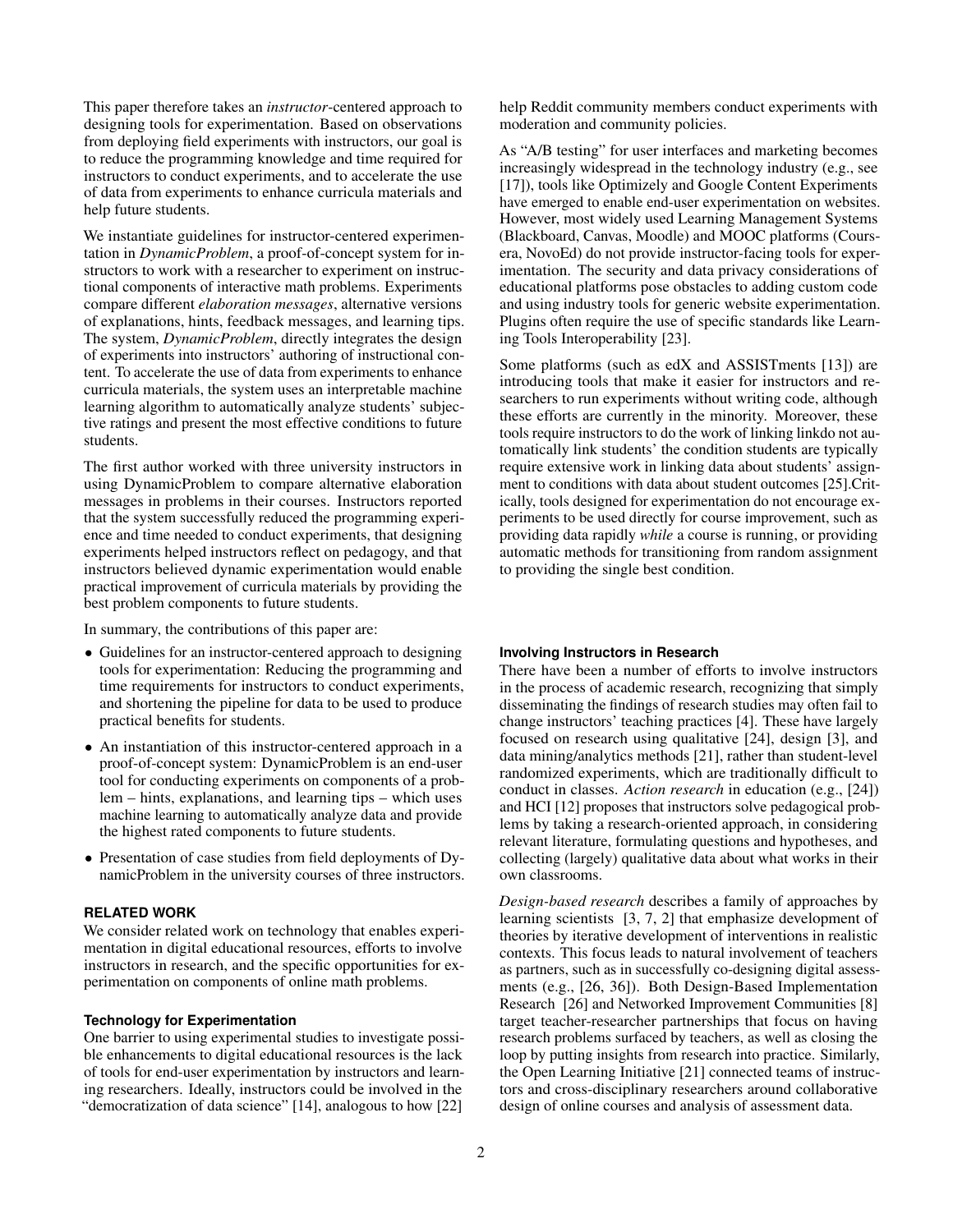# **Instructional Support in Interactive Math Problems**

This paper explores instructor-centered experimentation in online math problems, as math instructors frequently use these problems for assessment and improving students' learning. Problems that incorporate high quality instructional scaffolding can promote learning far more than lectures or videos [\[16\]](#page-10-14). Elaboration messages have been specifically targeted in interactive math problems, with enhancement of problems through appropriate design of hints [\[15\]](#page-10-15), explanations [\[35\]](#page-11-4), and learning tips [\[6\]](#page-10-16). Despite the extensive research literature showing that high quality support *can* benefit learning, there are many open questions about how to provide the best instructional support and feedback in interactive problems (see [\[31\]](#page-11-5) for a review), and a great deal of work to be done in testing the extent to which these broad principles apply to specific real-world courses and contexts.

# **CHALLENGES FOR INSTRUCTOR EXPERIMENTATION**

We consider the challenges instructors face in three stages of conducting an experiment: (1) *Authoring & Deployment*: Creating and randomly assigning conditions– alternative versions of educational resources; (2) *Obtaining Data*: Linking data about student responses to the experimental conditions they received; (3) *Using Data*: Improving course content for future students based on data from an experiment.

This section elaborates on each stage of experimentation, presenting: (1) An illustrative example, drawn from a collaborative experiment between the first author and an instructor teaching an online course; (2) Challenges instructors face, identified from field observations and interviews with instructors, as described below; (3) Guidelines for designing instructor-centered tools for experimentation.

*Field Observations and Interviews.* We identified challenges instructors face in experimentation by drawing on observations from two sources. First, field observations from working with instructors to deploy experiments, which provided insight into the challenges that arose from real-world deployments with students. Second, interviews with instructors who had not yet run experiments, to understand their expectations and concerns about conducting experiments in their course. The field observations arise from the first author's experience while working with over 20 instructors and instructional designers to conduct 15 experiments in their courses between 2012-2016. These instructors taught both university courses and MOOCs in mathematics/STEM; the technology included platforms for on-campus Learning Management Systems (Moodle, Canvas), MOOCs (edX, NovoEd), and mathematics problems (the Khan Academy, ASSISTments); the experiments varied interactive problems, videos, webpage content, and emails; the topics of investigation ranged over cognitive, educational, and social psychology questions about motivation and problemsolving. The interviews with people who had not yet run experiments were 30-60 minute one-on-one discussions with ten instructors and instructional designers, who were teaching university-level courses that could use mathematics/STEM problems. The interviews explored instructors' beliefs about how experiments could be relevant to improving their courses, and what barriers and benefits they anticipated in working with researchers to conduct experiments.

# **1. Authoring & Deployment**

Instructors need to author multiple conditions (versions of an educational resource) and randomly assign these to students.

*Example.* The instructor and researcher (the first author) investigated how students' reflection while watching videos could be enhanced, by adding different open-ended question prompts below a video. Most course platforms do not provide a means for random assignment, so the researcher embedded Javascript code in a course webpage to present different reflective questions (note that some platforms do not custom scripting). To ensure a student's assignment to a question could be linked to their later behavior in the course, students were assigned to conditions (questions) based on the value of the last digit of a hashed numerical identifier from the platform (making the assumption that distribution of these digits is random). The instructor could not use the course authoring tools to edit or preview the questions/conditions, as these were stored directly in JavaScript. Back and forth iterations on authoring/editing therefore had to take place over email and in Google Docs, and the instructor could not directly preview student experience in different conditions.

*Challenges.* The field observations and interviews suggested that instructors are not aware of how to author and deploy experiments in their course platforms without assistance from programmers. Most instructors lack programming skills (or end-user tools) for authoring and implementing randomized assignment of alternative versions of course content.

Instructors were therefore not very involved in the details of designing experiments in their courses. Instructors had high level verbal discussions of experiments, but researchers or programmers implemented the actual conditions in code divorced from course authoring tools. The delays in backand-forth communication reduced instructor engagementt and agency in authoring conditions/content for experiments.

*Design Guidelines.* Minimize the programming knowledge and time needed for instructors to author alternative versions of course content, and directly deploy randomized content to their students.

# **2. Obtaining Data**

Instructors need to obtain data about how student outcomes/behaviors are impacted by the condition to which students were randomly assigned.

*Example.* To analyze the results, the researcher had to obtain log data from the platform– about students' viewing time of subsequent videos, and accuracy on future problems. These dependent variables for each student than had to be linked to the question condition that each student was assigned to. This required connecting anonymous identifiers associated with log data to the different identifiers that were available to the Javascript code for randomization, by obtaining a mapping from the platform. Figuring out this process was sufficiently complicated that data was not obtained until a month after the experiment was deployed and data collected.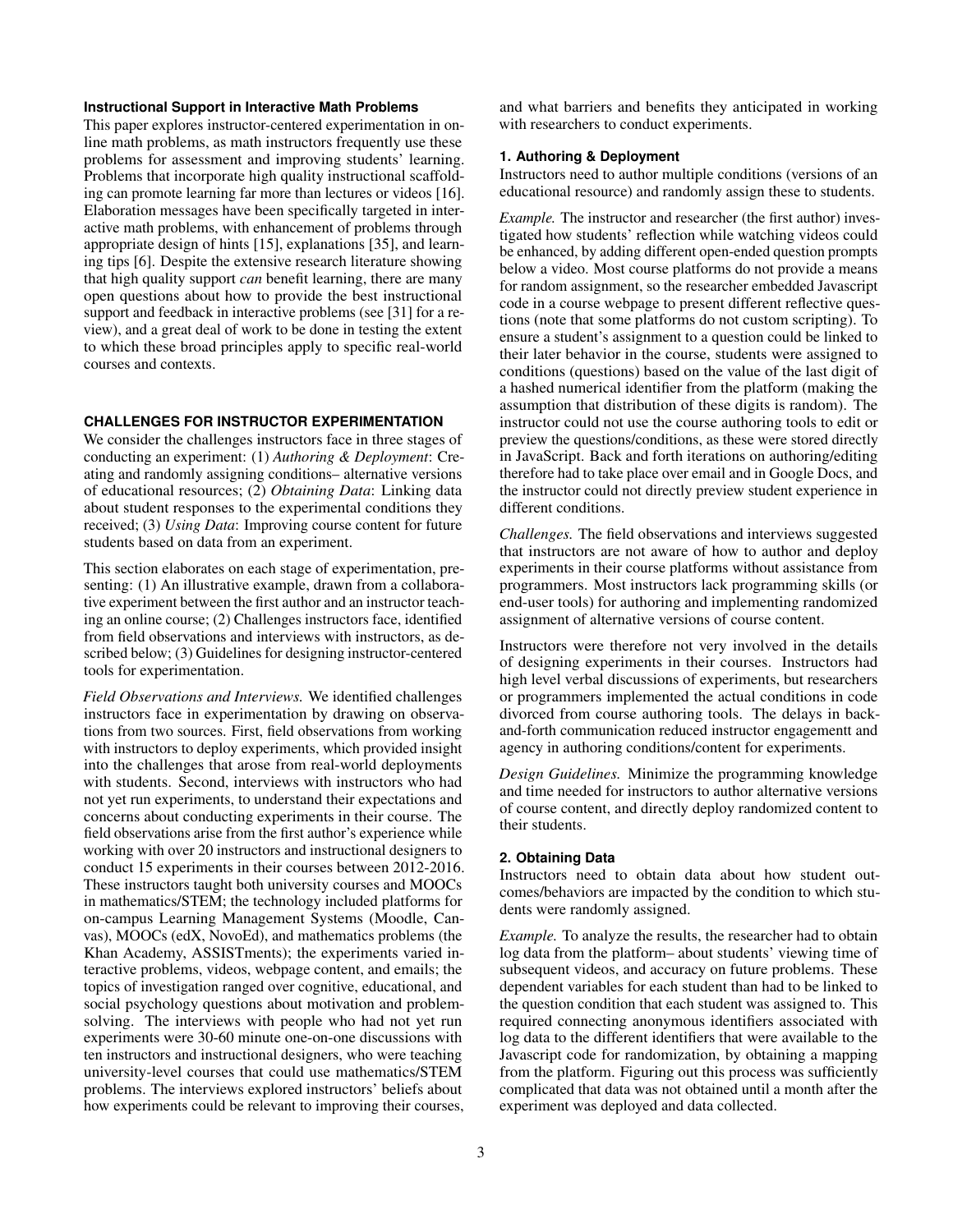*Challenges.* Instructors lack knowledge about how to obtain student data and link it to the course content to which students were randomly assigned. Even technology-savvy researchers face technical barriers and long delays in obtaining data from educational platforms and linking it to earlier randomized content. This often depends on knowing platform idiosyncrasies for how data is logged and how random assignment achieved, as well as knowledge of tools for munging data from different sources.

*Design Guidelines.* Help instructors obtain student responses grouped by experimental condition, with minimal time spent figuring out how to combine different sources of data.

#### **3. Using Data: Improving resources for future students**

As instructors obtain data about the effect of experimental conditions on the students who have participated so far, this data can inform their decisions about which conditions/resources to present to subsequent students.

*Example.* Because the researcher had to manually link data about student outcomes to condition assignment, the instructor did not receive the data in a useful format until the course was completed. Upon obtaining data, the instructor deliberated whether to continue the experiment in the next offering of the course, or terminate the experiment by choosing one condition/question for all future students. Although the data was not conclusive about which condition/question was best, the instructor decided to avoid the substantial overhead of conducting another experiment in the next course run. The code enabling random assignment was stripped out of the course, and the course platform used to re-author a single condition/question. It should be noted that the instructor was aware they were giving all future students a condition/question that may not have actually been the best. There was only inconclusive evidence in the form of a small numerical trend, but no statistically significant or even marginal result.

Although the instructor wanted to make a decision that was better founded in the data, they were concerned that even if the researcher could obtain data more rapidly in the next course iteration, the instructor would have to deal with the mental overhead of continually examining that data and determining when they were justified in ending the experiment. Moreover, even in the best case scenario where data from early students identified which condition would be best for later students in the same course, making the change to present that condition to everyone could introduce bugs, as it required stripping out the code and re-authoring content in the course platform.

*Challenges.* Instructors were often unsure of whether and how data from experiments would help them change their instructional practice, and did not see how traditional scientific experiments would immediately benefit their students. They had the impression (or experience) that obtaining and analyzing data from experiments would only be completed well after their course was finished. It wasn't clear to them what the exact pathway was from conducting an experiment to changing course materials for future students, and they expected that it would involve additional time, mental overhead, programming effort, and risk of bugs or negative student experience.

You were previously shown the graph of the derivative of f, f', on its entire domain of [a,h]. On what interval(s) is f decreasing?

| $\bullet$ [a,h]         |
|-------------------------|
| $\circ$ [a,b) and (e,h] |
| $\circ$ (b,e)           |
| $\circ$ (a,0)           |



<span id="page-3-0"></span>Figure 1. Typical student interaction with a math problem (selected from case study 3). After students submit an answer to an online math problem, one of the set of alternative elaboration messages (experimental conditions) is assigned to them, shown in the dotted box. The student is asked to rate how helpful the message is for their learning. The algorithm for dynamic experimentation uses this data to reweight randomization and present future students with higher rated elaboration messages, and the instructor can view this data as well. In this case, the student was assigned to the message that contained a learning tip about reviewing relevant materials. The corresponding instructor interface for authoring these messages is shown in Figure [2,](#page-4-0) which shows that this message was the second condition.

*Design Guidelines.* Reduce the delays and costs to instructors in using data from experiments to make practical improvements to educational resources, to benefit future students.

# DYNAMICPROBLEM **SYSTEM**

We present a proof-of-concept system, called *DynamicProblem*, that helps instructors conduct experiments on instructional components of problems that we call *elaboration messages*, such as explanations for correct answers [\[28\]](#page-11-6), hints [\[27\]](#page-11-7), and learning tips [\[6\]](#page-10-16). The system exemplifies our broader instructor-centered approach, lowering the overhead associated with conducting experiments and enabling real-time analysis of data so that future students are assigned to the conditions that were effective for past students.

DynamicProblem can be plugged into any learning management system or MOOC platform that supports the ubiquitous Learning Tools Interoperability (LTI) standard [\[23\]](#page-10-4). This includes major platforms like Canvas, Blackboard, Moodle, edX, Coursera. Instructions for how to add a hosted version of DynamicProblem into a course are available at <www.josephjaywilliams.com/dynamicproblem>, and the code base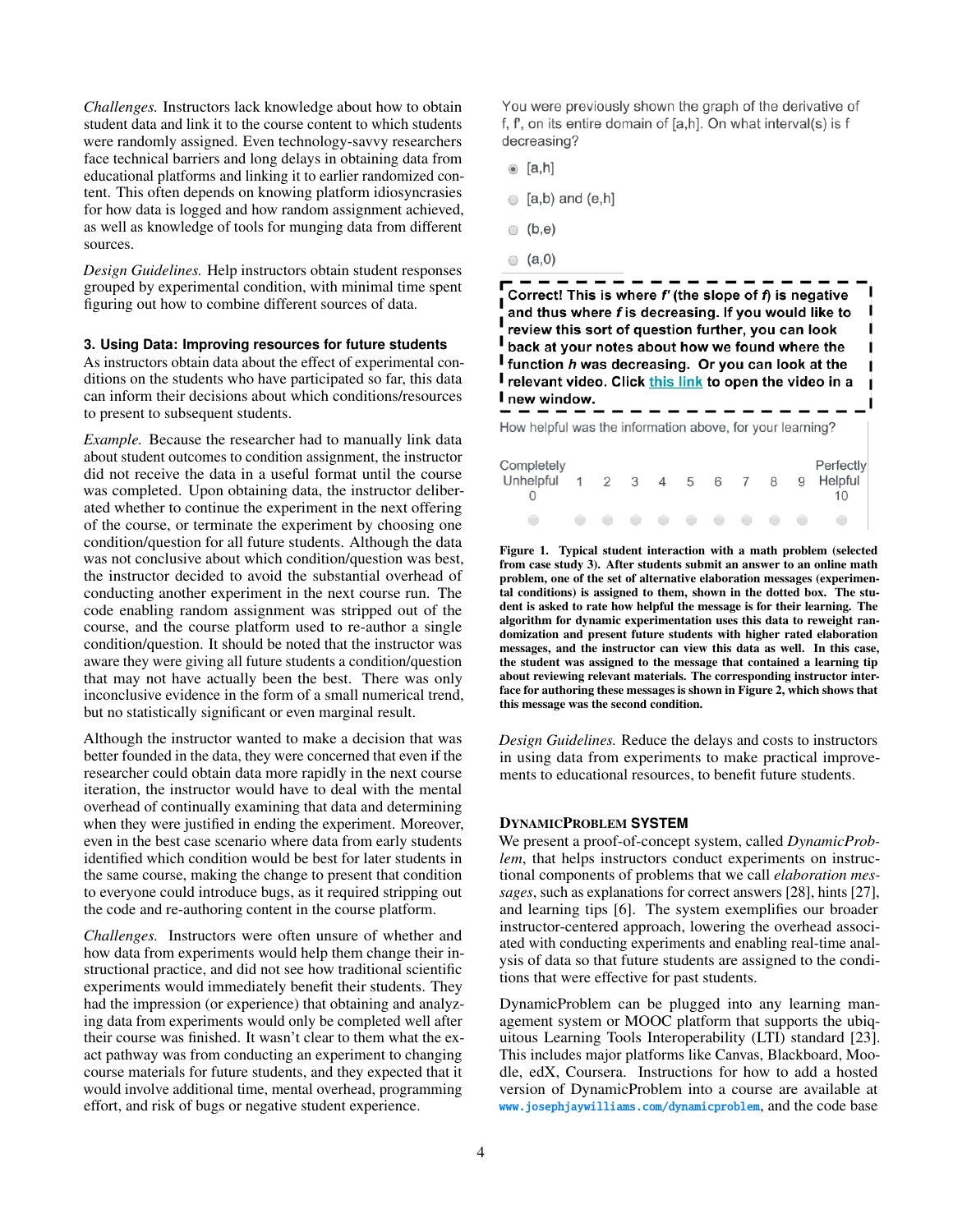Click below to add and edit different versions of feedback messages that will be shown when a student chooses this answer. <sup>O</sup>

#### Add new version

1. Correct! This is where f' (the slope of f) is negative and thus where f is decreasing

Edit this Version

2. Correct! This is where f' (the slope of f) is negative and thus where f is decreasing. If you would like to review this sort of question further, you can look back at your notes about how we found where the function h was decreasing. Or you can look at the relevant video. Click this link to open the video in a new window.

**Edit this Version** 

# **View Ratings of Feedback Messages**

#### <span id="page-4-0"></span>• View Data and Policy Dashboard <sup>O</sup>

Figure 2. Interface for instructors and researchers to author elaboration messages (experimental conditions) in problems. For illustration, this shows what the instructor for Case Study 3 saw, in their experiment comparing their existing correctness feedback to correctness feedback plus a learning tip. Figure [1](#page-3-0) shows the interface of a student who participated in this experiment and received the second condition. The link to View Data and Policy Dashboard navigates to the table in Figure [3.](#page-4-1)

# is available on Github by following the URL [http://tiny.cc/](http://tiny.cc/githubdynamicproblem) [githubdynamicproblem](http://tiny.cc/githubdynamicproblem).

Students navigating to a DynamicProblem page simply see a problem, choose an answer, and then receive an elaboration message. Students are prompted to rate how helpful the elaboration message is, on a scale from 0 (completely unhelpful) to 10 (perfectly helpful). Figure [1](#page-3-0) illustrates a student's interaction with a problem from Case Study 3.

When instructors and researchers go to the same DynamicProblem page, they access a composite interface that provides access to pages for authoring and previewing problems, as well as for designing, deploying and examining data from experiments on elaboration messages. In addition to a page for authoring the text of the problem's question and answer choices (standard in Learning Management Systems), Figure [2](#page-4-0) shows the interface for instructors and researchers to add, review, and edit alternative versions of the elaboration messages that are displayed after a student chooses an answer (all figures are screen shots from the experiment in Case Study 3). Instructors can then preview what a randomly chosen student will see (as illustrated in Figure [1\)](#page-3-0), allowing them to reflect on potential experimental conditions in the context of students' experience. Figure [3](#page-4-1) shows the dashboard presenting data about student ratings for each elaboration message, and the current probability of assigning students to these alternative conditions based on student ratings.

#### **Data and Policy Dashboard**

The data and policy dashboard enables instructors and researchers to view data in real-time, rather than waiting weeks or months for data munging and organization. Figure [3](#page-4-1) shows

| Version<br>$\blacktriangle$                                                                                                                                                    | Probability<br>οf<br><b>Explanation</b> | Mean<br>Student #<br>Rating | <b>Number</b><br>οf<br><b>Students</b> | <b>Standard</b><br><b>Deviation</b><br>of Rating |
|--------------------------------------------------------------------------------------------------------------------------------------------------------------------------------|-----------------------------------------|-----------------------------|----------------------------------------|--------------------------------------------------|
| 1. Correct! This is where<br>f' (the slope of f) is<br>negative and thus where f<br>is decreasing.                                                                             | 0.48                                    | 9.00                        | 18.00                                  | 2.18                                             |
| 2. Correct! This is where<br>f' (the slope of f) is<br>negative and thus where f<br>is decreasing. If you<br>would like to review this<br>sort of question further,<br>vou can | 0.52                                    | 9.10                        | 18.00                                  | 1.91                                             |

<span id="page-4-1"></span>Figure 3. The Data and Policy Dashboard shows instructors the student ratings for each of the conditions in their experiment: Mean, Number of Students participating, and Standard Deviation. The policy is also shown – the probability of each condition being presented, at a given point in time. This dashboard shows what the instructor in Case Study 3 saw after all students had participated. The table in Figure [6](#page-7-0) summarizes this dashboard information on the left, and on the right includes additional information for Case Study 3, e.g., Standard Error of the Mean, and the instructor's predictions about quality of elaboration messages.

the dashboard using a screen shot from Case Study 3 after all students had participated. Aggregating outcome variables by condition maintains student anonymity and privacy, while furnishing the instructor with the key data about the relative effectiveness of the conditions. The dashboard also shows the respective probabilities that each of the conditions will be assigned to the next student, to avoid the randomization policy being a "black box."

#### **Dynamically Randomized Assignment**

To enable instructors to turn data from experiments into practical improvements to problem content, DynamicProblem provides an algorithm for dynamically re-weighting the probability that a condition will be assigned to the next student, with the goal of providing future students with the highest rated elaboration messages. In brief, the probability of assigning a condition (elaboration message) is originally uniform random (e.g., 50/50), but becomes weighted random (e.g., 80/20) as data is collected. The probability of assigning a condition is proportional to how many past students have given that condition a higher rating than the alternatives.

#### *Probability matching algorithm for dynamic experimentation*

Deciding when there is enough data to be confident of choosing the best condition can be understood in terms of the *exploration* versus *exploitation* tradeoff explored in the reinforcement learning literature (see [\[32\]](#page-11-8) for an overview). The algorithm for dynamically weighted randomization must balance exploiting information collected so far, such as continuing to select an explanation because the first student who saw it rated it highly, with exploring and collecting information about alternative explanations, which might be rated more highly by future students.

We formalize the decision about which conditions are assigned to students as a multi-armed bandit problem, a model used for automated online experimentation in websites [\[18\]](#page-10-17), and more recently, for optimizing educational resources [\[33,](#page-11-9) [20\]](#page-10-18). In a multi-armed bandit problem, the system's goal is to maximize its total rewards. At each time point, it chooses one action from a set of possible actions, and receives a noisy reward based on the action chosen. In our application, rewards are student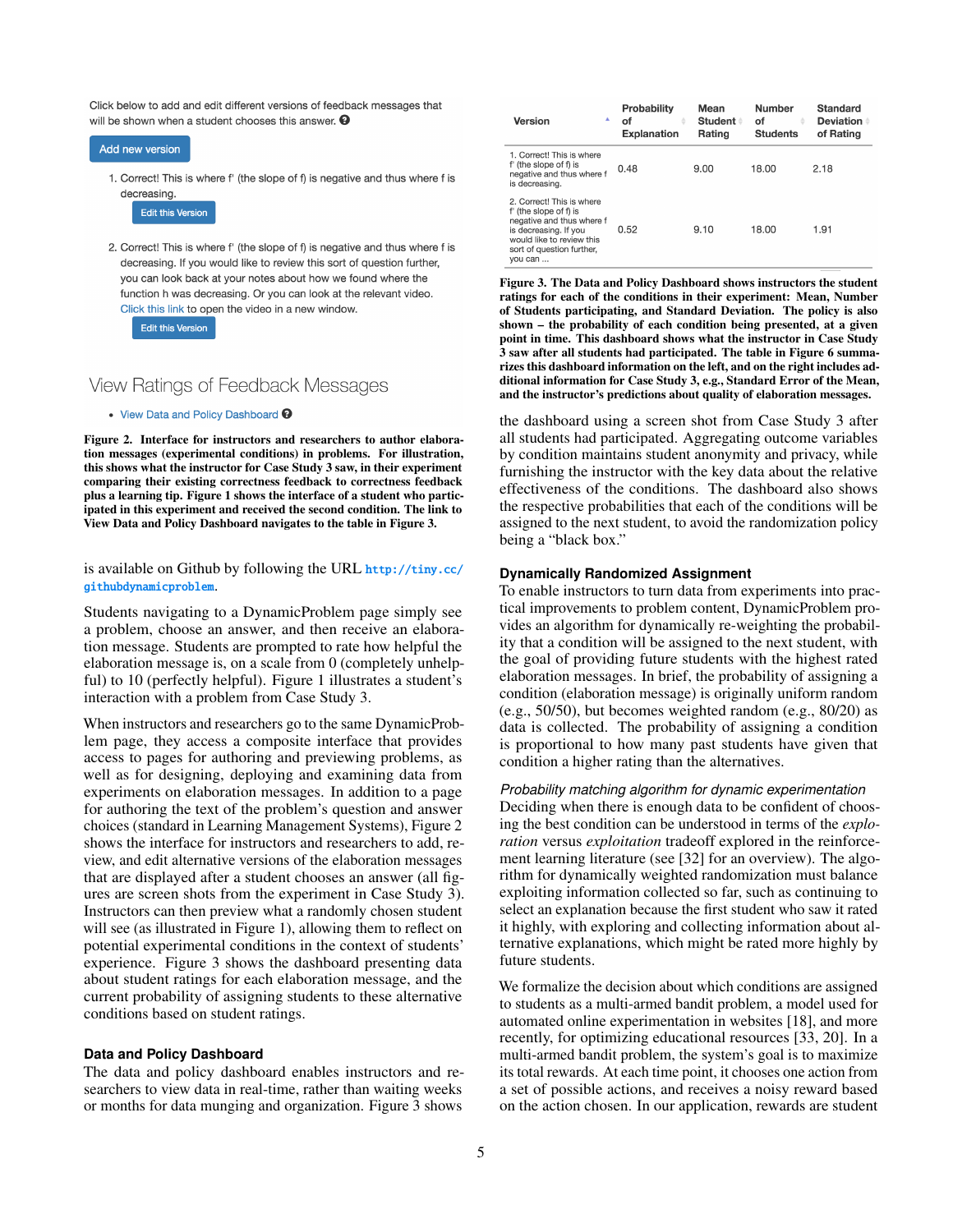outcomes, and the learned *policy* specifies what action the system will take (which elaboration message will be provided).

A wide range of algorithms can be used for this problem. To aid in interpretability for instructors, we made the design choice to use a *probability matching* algorithm called Thompson Sampling [\[9\]](#page-10-19) which can be understood as dynamically weighted randomization. The probability of assigning condition X to a student is equal to the current probability that condition X has the highest rating, based on the previously observed ratings, and an assumed statistical model. Our goal was that the system's assignment of conditions would not be a "black-box", but provide instructors a convenient interpretation of how and why conditions are assigned to students.

Our implementation used Bayesian inference over a Beta-Binomial model for the student ratings for each condition. We specifically used a Beta(19, 1) prior distribution, which can be understood as the prior belief that any condition has received one rating of a 9 and one rating of a 10. This represents optimistic but uncertain initial beliefs about each condition. Alternative prior beliefs could have been used without changing the overall system design. The Binomial likelihood function assumes the student rating of *r* follows a Binomial distribution with 10 samples, *r* of which are positive. The choice of the conjugate Beta-Binomial model allows efficient real-time updating of the policy, as the model's posterior distribution over each condition remains a Beta distribution.

Beta-Binomial (or Beta-Bernouili) models are popular in multi-armed bandit applications of Thompson Sampling, from optimizing websites to features of educational technology [\[30,](#page-11-10) [33,](#page-11-9) [20\]](#page-10-18). The novel approach in this paper is embedding it within an end-user tool for instructors, to provide an automated yet interpretable method for transitioning from data collection in a traditional experiment to providing useful conditions to future students.

#### **REAL-WORLD CASE STUDIES OF DYNAMICPROBLEM**

To understand and evaluate the instructor-centered approach instantiated in DynamicProblem, we present case study deployments into the courses of three instructors, who worked with the first author to conduct experiments. Our sample size was limited by the investment in full end-to-end design, deployment, and analysis of experiments, but conducting these case studies in real courses provide deeper insight into how the system would be used for realistic applications.

#### **Participating Instructors**

We identified three faculty at Harvard University who used the Canvas LMS to teach courses with a mathematics focus, where online problems and elaboration messages are widely used. These were a graduate-level methods course in a Public Policy school (102 students), an undergraduate course on Probability from the Statistics department (68 students), and an undergraduate course on Calculus (36 students). The instructors had never conducted experiments before with their students or any other population, but were familiar with the concept of randomized assignment as a scientific method. The instructors were invited to try out a new system for experimenting with elaboration messages.

#### **Use of DynamicProblem for Experimentation**

Either the researcher or instructor added the DynamicProblem system to each instructor's course in the Canvas LMS, using the functionality major platforms provide for including LTI tools. The researcher then met with each instructor to show them the DynamicProblem system and describe how it could be used to present different elaboration messages to students, and collect data about student ratings of helpfulness. The researcher asked the instructor for a description and examples of their current use of online problems, and what pedagogical questions about problem feedback that they might like to answer using DynamicProblem. Both the instructor and the researcher proposed multiple ideas for experiments testing feedback, and one was selected by consensus, anywhere from the first to third meeting. The operationalization of the experimental question and hypotheses into specific conditions (explanations, hints, learning tips) and implementation in DynamicProblem typically raised more discussion (over email or in person) and required 2-3 rounds of back and forth direct editing of elaboration messages. After final approval, the problem and embedded experiment was deployed to students.

Before the instructor viewed the data dashboard, the researcher suggested the instructor make quantifiable predictions about which conditions/feedback messages they thought would be more helpful for students' learning. Specifically, the instructor answered the prompt: "Rate how helpful you think each message will be for learning, on a scale from 0 (not at all helpful) to 10 (extremely helpful)". The instructor also judged "Rate how confident you are in your evaluation, on a scale from 1 (not at all confident) to 5 (perfectly confident)." Making predictions about experimental results in advance has been shown to reduce 'hindsight bias' or the sense that people knew the result all along [\[11\]](#page-10-20). These prompts aimed to get the instructor to reflect on their beliefs about which feedback messages would be effective, and how uncertain they were about these beliefs, which could better prepare them to understand how the data informed their beliefs and pedagogical practice. These ratings are shown in the right half of the table summarizing the experimental data for each case study.

# **1. Analogical Explanations in a Public Policy Course**

*Design.* The instructor identified a problem to test a question they had been wondering about in previous offerings of the course – whether to introduce an analogy to telescopes in explaining the concept of the statistical power of a hypothesis test. The instructor compared two explanations: The first explained statistical power of a hypothesis test in terms of the distribution of a sampling statistic and critical regions. The second explanation provided an analogy comparing the power of a hypothesis test to detect true effects in a population, to the power of a telescope to detect objects: A smaller object (lower impact of a program) would require a more powerful telescope (a greater sample size to increase statistical power).

*Results.* The left half of Figure [4](#page-6-0) summarizes the results of the experiment that appeared on the data dashboard, although instructors viewed this data using the interface in Figure [3.](#page-4-1) The right half of Figure [4](#page-6-0) provides additional information that was not displayed in the dashboard, namely: The standard error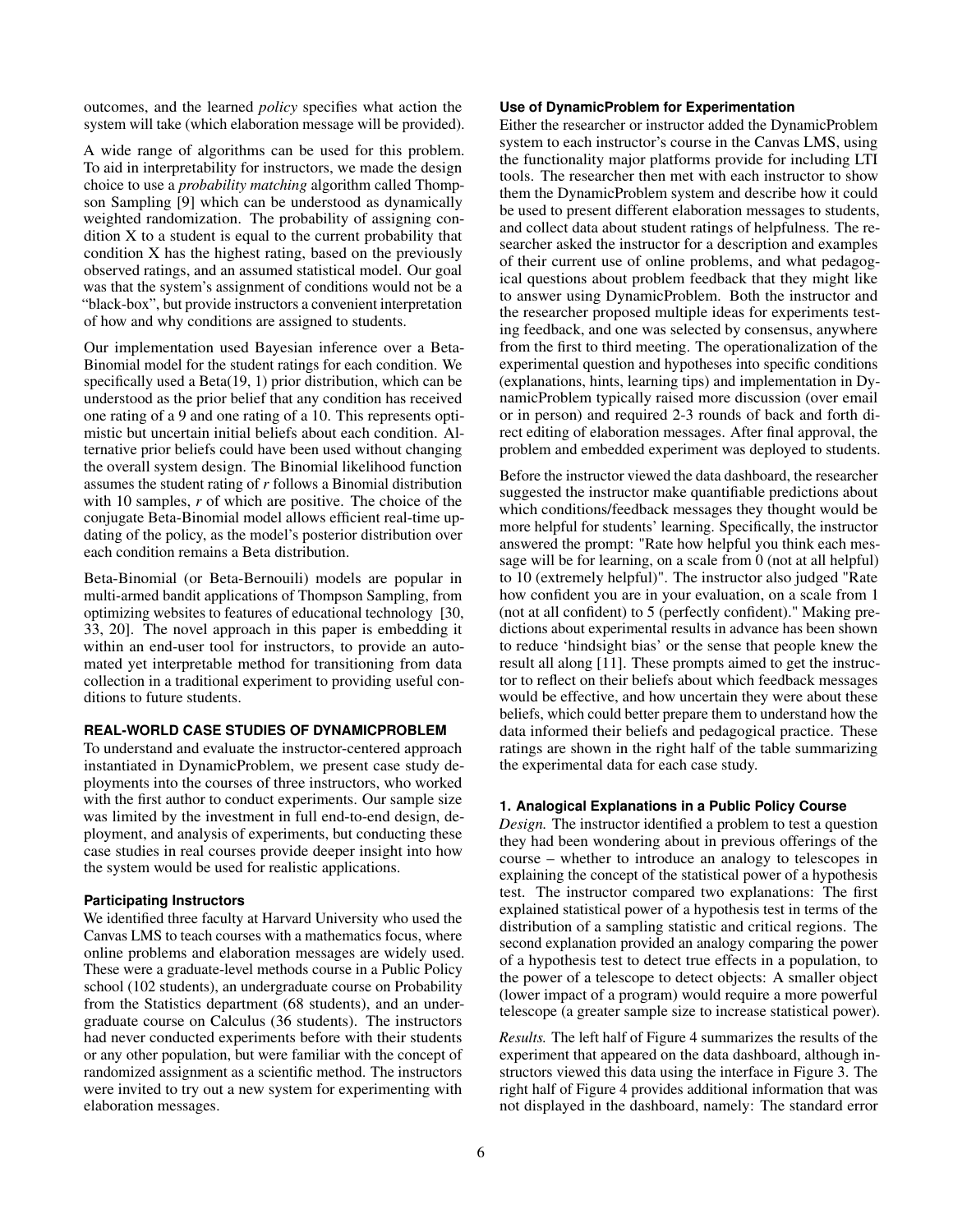| Version                        | Probability<br>of<br>Condition | Mean<br>Student<br>Rating | Number of<br><b>Students</b> | Standard<br>Deviation of<br>Rating | <b>Standard Error</b><br>of the Mean | Instructor<br>Rating | Instructor<br>Confidence |
|--------------------------------|--------------------------------|---------------------------|------------------------------|------------------------------------|--------------------------------------|----------------------|--------------------------|
| 1. Quantitative<br>Explanation | 0.23                           | 7.26                      | 46.00                        | 1.87                               | 0.28                                 | 7/10                 | 2/5                      |
| 2. Analogical<br>Explanation   | 0.77                           | 7.48                      | 56.00                        | 1.59                               | 0.21                                 | 5/10                 | 2/5                      |

<span id="page-6-0"></span>Figure 4. Case Study 1 data: The left side of the table summarizes the information from the instructor dashboard after all students had finished, which the instructor and researcher would view using the interface shown in Figure [3.](#page-4-1) The key information was: The probability of assigning the next student to a condition according to the algorithm for dynamically weighted randomization, the current mean student rating, the number of students, and the standard deviation of the student ratings. The right side of the table shows the standard error of the mean (SEM) for student ratings, the instructor's rating of how helpful they predicted each message would be for student learning, and the instructor's confidence in their helpfulness rating.

| Version     | Probability<br>οf<br>Condition | Mean<br><b>Student</b><br>Rating | Number of<br><b>Students</b> | Standard<br><b>Deviation of</b><br>Rating | <b>Standard</b><br><b>Error of the</b><br>Mean | Instructor<br>Rating | Instructor<br>Confidence |
|-------------|--------------------------------|----------------------------------|------------------------------|-------------------------------------------|------------------------------------------------|----------------------|--------------------------|
| 1. Answer   | 0.00                           | 2.50                             | 2.00                         | 2.50                                      | 1.77                                           | 6/10                 | 2/5                      |
| 2. Hint     | 0.00                           | 5.83                             | 6.00                         | 2.67                                      | 1.09                                           | 6/10                 | 2/5                      |
| 3. Solution | 1.00                           | 7.88                             | 60.00                        | 2.47                                      | 0.32                                           | 9/10                 | 2/5                      |

<span id="page-6-1"></span>Figure 5. Case Study 2 data: The left side shows the instructor dashboard after all students completed the problem. The right shows the standard error of the mean (SEM) for student ratings, and the instructor's rating (with confidence judgment) of how helpful they anticipated the messages would be.

of the mean for each condition, and the instructor's predictions (and confidence) about how effective each explanation would be. The data suggested a small trend for the analogical explanation to be rated higher, which surprised the instructor, who had predicted the opposite. Given the small effect, the instructor wondered if the trend would hold up with more data. The data did reduce the instructor's initial concerns that students would be frustrated or confused by the introduction of the analogical explanation, which was less technical and had not been covered in class.

#### **2. Answers, Hints, Solutions in a Probability Course**

*Design.* The instructor raised a tension that had arisen in previous teaching, about how much information to provide to students. The experiment therefore investigated how students would react to receiving just answers or hints, compared to full solutions. After students entered an answer, the instructor's experiment assigned them to receive either: (1) the correct answer (e.g. "Answer: 9 is more likely"); (2) a hint (e.g. "Hint: Dice are not indistinguishable particles!..."), or (3) A full worked-out solution to the problem (e.g. "Solution: Label the dice as Die 1 and Die 2 and label...").

*Results.* Figure [5](#page-6-1) shows the results of the experiment as they appeared on the data dashboard, along with the instructor's predictions about which conditions would be best. The data suggested that students rated the full solution as most helpful, followed by the hint and then the answer alone. The instructor found the data to be a useful confirmation of their predictions, which they had wanted to verify. The instructor also commended the rapid roll-out of the higher rated solution: "Because you want to explore which option is better, but if one of them is clearly better, you want most students to be seeing that one."

# **3: Learning Tips in a Calculus Course**

*Design.* The instructor was concerned that students solving problems only rarely made connections with or reviewed the concepts from previous lectures, which the instructor believed was valuable for learning. This motivated an experiment that compared: (1) the existing content-specific feedback message, like "Correct! This is the lowest point on the graph of f." to (2) the feedback message plus a general learning tip, like "If you would like to review this sort of question further, you can look back at your notes about how we found where the function g was greatest and least. Or you can look at the relevant video.' The instructor wanted to examine both students' subjective ratings *and* a measure of learning. The experiment was therefore embedded in the first of a series of related problems on the graphs of derivatives.

*Results.* Figure [6](#page-7-0) shows the information from the data and policy dashboard, as well as accuracy on the subsequent 4 problems. The instructor had predicted that students would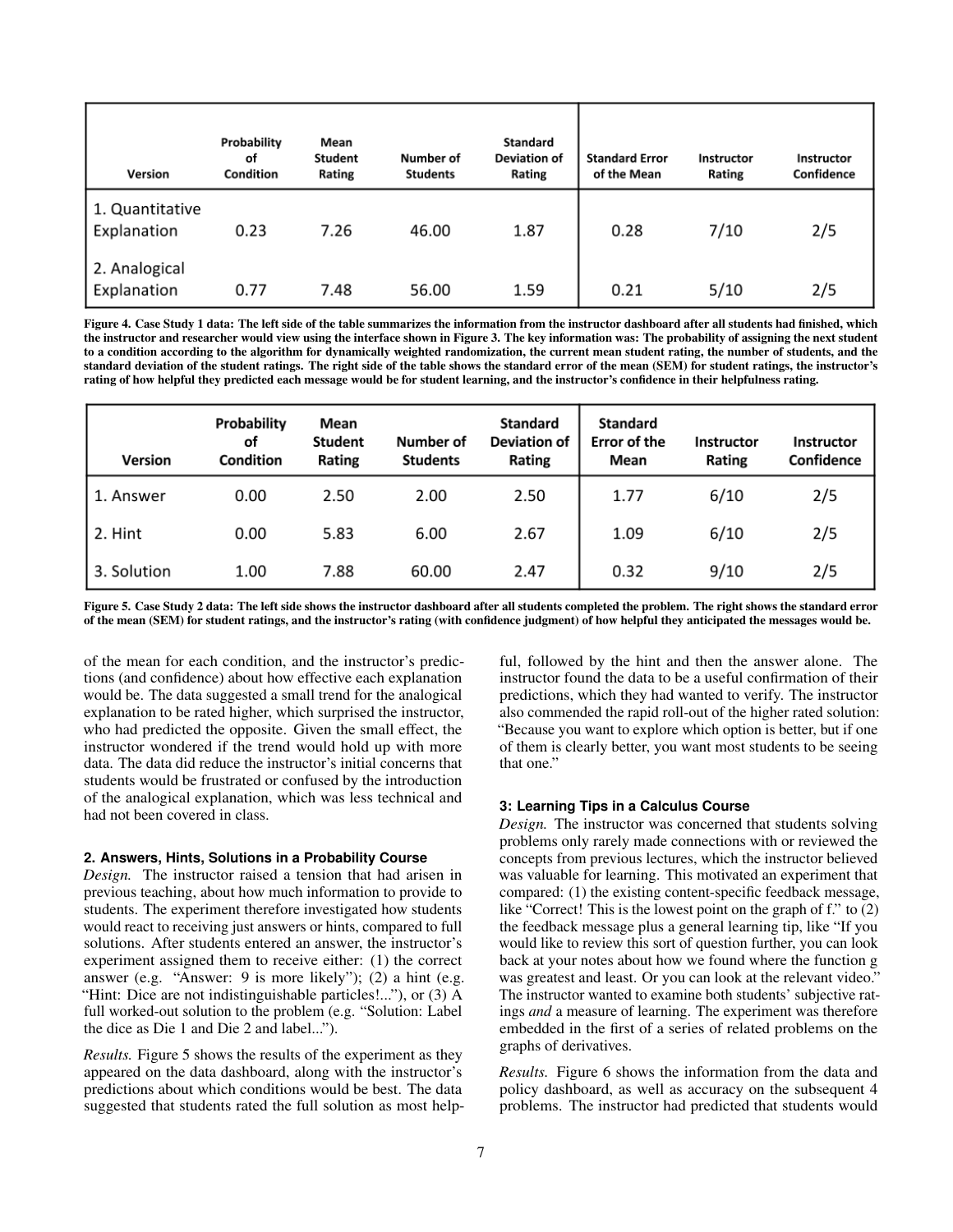| Version                                | Probability<br>of<br>Condition | Mean<br>Student<br>Rating | Number of<br><b>Students</b> | Standard<br><b>Deviation</b><br>of Rating | SEM-<br>Rating | Next<br>Problem<br>Accuracy | <b>SEM - Next</b><br>Problem<br>Accuracy | Instructor<br>Rating | Instructor<br>Confidence |
|----------------------------------------|--------------------------------|---------------------------|------------------------------|-------------------------------------------|----------------|-----------------------------|------------------------------------------|----------------------|--------------------------|
| 1. Feedback                            | 0.48                           | 9.00                      | 18.00                        | 2.18                                      | 0.51           | 0.64                        | 0.07                                     | 7/10                 | 4/5                      |
| 2. Feedback<br>and Prompt<br>to Review | 0.52                           | 9.10                      | 18.00                        | 1.91                                      | 0.45           | 0.72                        | 0.07                                     | 8/10                 | 4/5                      |

<span id="page-7-0"></span>Figure 6. Case Study 3 data: The left side shows the instructor dashboard after all students took the problem. The right side shows two variables unique to case study 3: "Next Problem Accuracy" is the mean accuracy in solving 4 related problems that students attempted, after doing the problem in which the experiment on messages was conducted; and the standard error of the mean for Next Problem Accuracy.

find the extra information far more helpful, and was surprised by students' ratings that the elaboration messages were equally helpful. This led the instructor to express the desire to run the experiment in future offerings to collect a larger sample of data, as well as try out other ways of framing the learning tip.

#### **INSTRUCTORS' PERSPECTIVES ON EXPERIMENTS**

This section presents observations from the case studies on the instructors' perspectives on conducting the experiments. These are based on field observations collected while the first author worked with the instructor in using DynamicProblem. In addition, each instructor participated in a follow-up interview after the conclusion of the research, to share their experiences. All these meetings were recorded and transcribed. These transcripts were reviewed by the first author to identify themes that pertained to the challenges and design goals introduced earlier in the paper, concerning how instructors' experience in conducting experiments related to their instructional goals.

#### **Instructors were empowered to conduct experiments**

DynamicProblem was designed to understand how instructors might use experiments to improve their pedagogy. Discussion with the instructors indicated that they had not previously used experiments as a tool in their own classes. But this effort led them to see experiments as *"a valuable tool...[for] the teacher to understand how their students learn. Not just in broad terms but specifically in their course."* (I2: Instructor 2).

All three case studies resulted in instructors successfully codesigning experiments with a researcher, and the experiments were successfully deployed within their classes, demonstrating that DynamicProblem did facilitate experimentation. To design and deploy an experiment required instructors to spend approximately 2-6 hours in total, and the researcher to spend 3-5 hours on each experiment. This is a small amount of time compared to experiments run on math problems by the first author in the past. These could take as much as 20-40 hours because of back-and-forth in designing experimental conditions, figuring out how to embed a randomized experiment in online platform and then writing code, and determining where data was collected and how it could be linked to randomization.

**Experimentation led to reflection on instructional design** One hope was that DynamicProblem would make experiments better meet instructors' goals, such as coming up with new ideas and reflecting on how they designed elaboration messages. I3 noted that previously they were just focused on "typing up one version" to get the problem complete, and the scaffolding that they provided tended to be *"very specific to the question at hand."* However, designing experiments led I3 to more actively focus on the implications of different instructional choices, and be more creative about general strategies for supporting students: *"adding a link back to a video or a link back to a chalkboard is something I had not previously considered."* This suggests that thinking through the design of experiments may be helpful for instructors to improve their teaching: I3 said *"So even if we don't get any significant data, that will have been a benefit in my mind."*.

#### **Data from experiments was seen as informing pedagogy**

In addition to helping instructors think about their pedagogy more broadly, the data collected in DynamicProblems and visualized on the data dashboard was helpful for instructors to better understand their students' learning. For example, I2 noted that they usually found the data analytics in their learning management system *"not very useful"* and too focused on things like the timing of when students completed a problem. Because DynamicProblem asked students to rate the helpfulness of explanations, the instructors could gain a better understanding of students' experiences in the problem from the dashboard, as this information was aggregated on the screen. I3 mentioned appreciating seeing this broken down by experimental condition, which provided *"data that I normally don't get"* about the helpfulness of scaffolding. The availability of data from experiments helped instructors to reflect on alternative design decisions: The data from Case Study 1 was inconsistent with I1's prior beliefs, as they predicted mathematical explanations would be rated by students as more helpful than analogical explanations.

# **Dynamic Experimentation as a practical tool for improving a course**

Instructors saw the practical value of dynamic experiments for improving curricular materials and helping students, not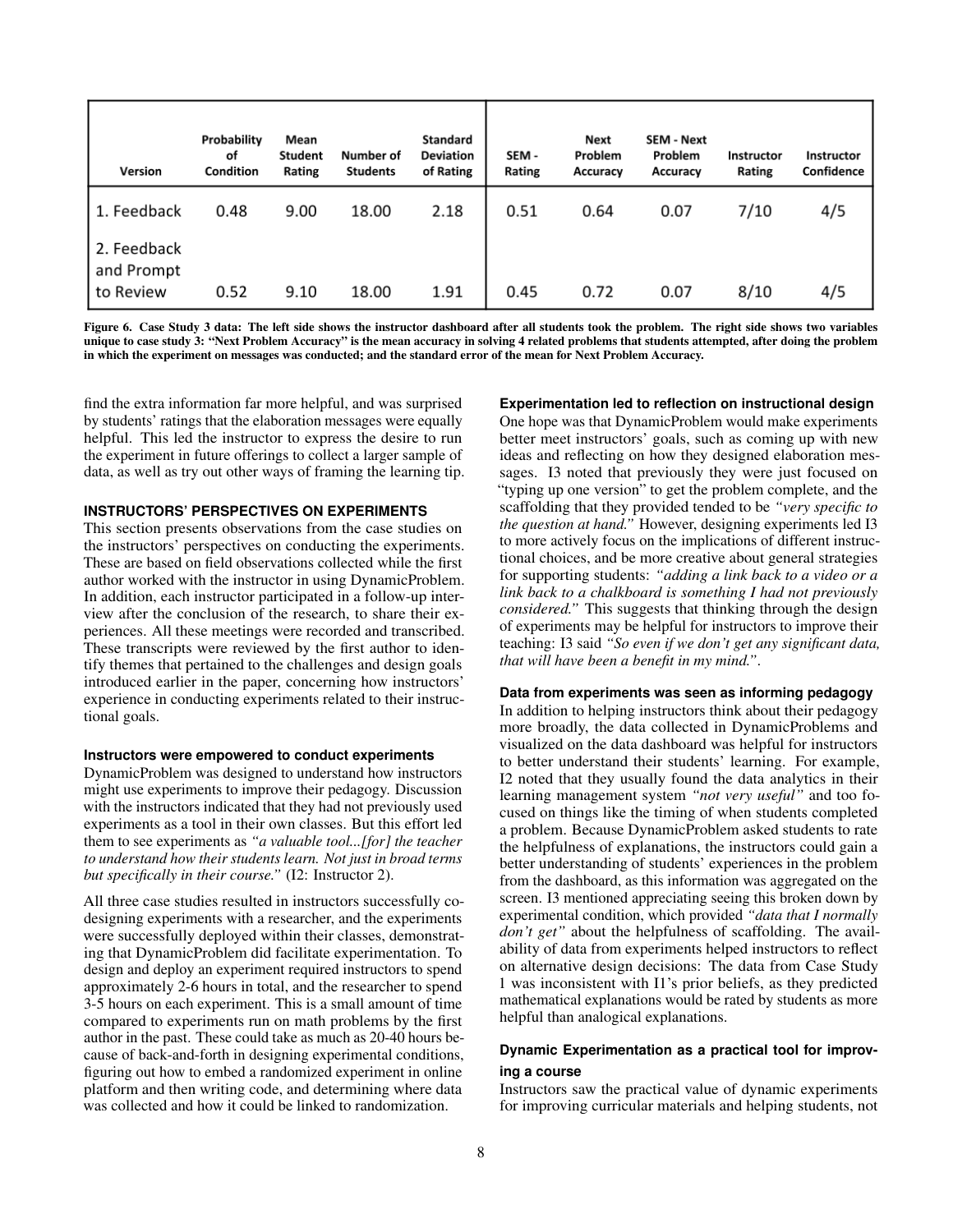just for the sake of research. I3 said *"I think it is best for the students, it adds value that students are more likely to get the explanation that's going to help them"* and I2 echoed that it *"improved the experience of many of the students by giving them answers that are more helpful... the students updating earlier are helping the ones who did it later.... That's pretty neat."*

Instructors were more willing to conduct experiments when they knew the technology could rapidly deploy better conditions into the actual problem, and I1 planned to continue running the experiment *"from one semester to another, that is going to increasingly refine which versions are the best and feed those to the students."* In contrast, many educational field experiments lead to reports or papers about results, but there are many delays in using data from the experiment to change the course content or experience of the students.

# **Instructors were more motivated and informed about con-**

# **ducting future experiments**

The simplicity of the initial experiments allowed instructors to deploy experiments after hours instead of weeks. This could raise a concern that such tools might simply lower the barriers to having instructors run low quality experiments. For example, learning researchers might be concerned that the outcome variables in these experiments are students' ratings, not measures of learning. On the other hand, grappling with the challenges researchers face in designing experiments could make instructors more aware of the need for such research. We found that in the course of conducting their first experiment, instructors began reflecting on better ways to measure the effectiveness of elaboration messages. For example, in identifying follow-up 'post-test" problems that could be included to measures how receiving an elaboration message influenced learning. I3 did in fact include related problems as a measure of learning, as shown in Figure [6.](#page-7-0)

I2 wanted to build on their comparison of hints to solutions and compare *"multiple full solutions,"*, intending to compare *"one approach that's pretty long and tedious but very easy to understand and another one that's much more elegant, but harder to understand why it works."* I3 saw particular value for experiments *"when we add new content to the course that I haven't had as much experience teaching."* The benefits of DynamicProblem are therefore not limited to a single experiment, but helping instructors enhance their instruction by coming up with new ideas and repeatedly experimenting.

# **DISCUSSION, LIMITATIONS & FUTURE WORK**

Instructors in our three case studies reported that designing experiments about practical questions of interest helped them reflect on their pedagogy, and that the system's immediate access to data and use of machine learning for dynamic experimentation provided a convenient pathway to enhancing problems for future students.

We hope this is only the first of many papers to investigate instructor-centered experimentation. Digital experimentation could become a valuable tool for instructors to collect data about how instructional design impacts students, but there are many questions for future research to answer about the relationship between randomized experiments and instructional

practice. Instructor-centered experimentation may also facilitate closer collaboration between instructors and researchers, ensuring that interventions can be adapted to real classrooms and that experiments address practical problems and are attentive to ethical issues.

To help provide a foundation for this future work, we consider specific limitations of how we evaluated this approach, and then turn to current limitations of an instructor centered approach more broadly, and what questions these limitations raise for future research.

This paper involved instructors in end-to-end field deployments, in order to deeply explore a small number of case studies. But this could limit the generalizability of the insights. Future work needs to explore a greater number and variety of instructors. Beyond mathematics problems, instructors in other disciplines provide online problems and activities that could benefit from testing elaboration messages. The approach we present also should be tested for a broader range of experiment types, such as experimenting with components of online courses other than individual problems.

Since the first author worked with instructors in the case studies, we were concerned the system might be difficult to use by instructional designers with less support. We conducted additional informal tests of usability. We provided DynamicProblem to a class of 20 master's students in education as a course exercise in testing out features of a problem, along with written instructions about the system functionality. Working in six groups of 2-3 students, all were able to build and test out on each other a problem containing an experiment with feedback, in 1-1.5 hours. We also showed the tool to four teaching assistants and asked them to use DynamicProblem to replicate the experiment from Case Study 2, with no assistance or documentation. All were able to complete the task. They remarked that it was *"convenient to author the explanations in the same interface as the problems"* and they would not need assistance in implementing as *"one person could do it."*

One limitation of DynamicProblem is that it collects students' subjective ratings of quiz content rather than measuring learning. Educational researchers often carefully design assessments of knowledge and learning, as people's self-reports about how well they understand a concept can be unreliable [\[29\]](#page-11-11). It should be noted that we did not ask students how well they understand a general topic, but asked them to rate how helpful an elaboration message was for learning from a specific problem, which has been shown to be predictive of subsequent learning from explanations [\[33\]](#page-11-9). Our aim with ratings of elaboration messages was to rapidly provide instructors with an analog of information they perceive and use when teaching in person – students' expression of confusion or understanding. Future systems optimize for behavioral measures of knowledge, such as accuracy on future problems.

To understand student perspectives on being in experiments, we administered an optional survey in Case Study 3. The survey explained that students were randomly assigned to alternative versions of the feedback messages and ratings were collected in order to figure out which were most helpful. Stu-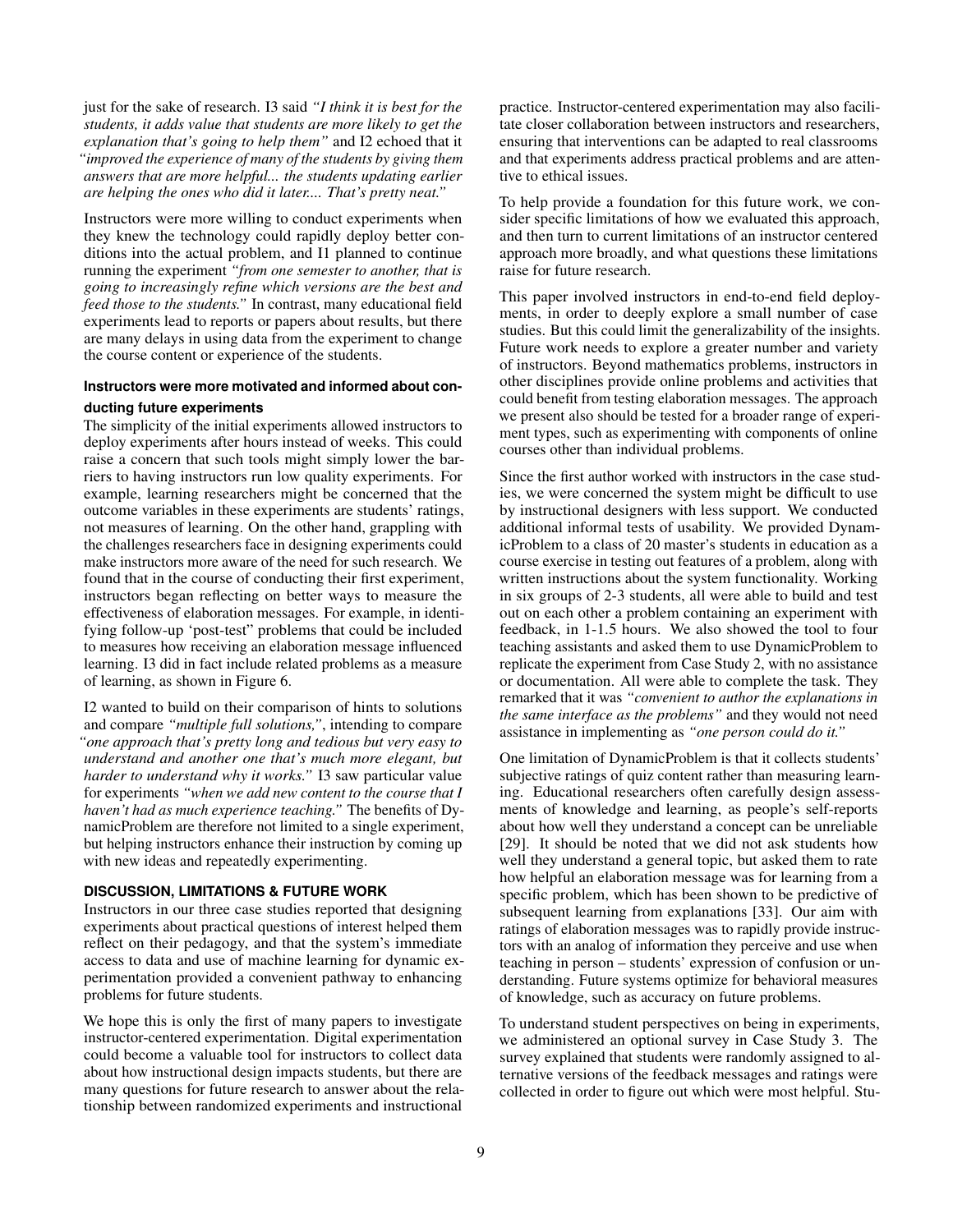dents were asked to quantify their attitude towards being randomly assigned, and the mean response was 2.52 on a scale from -5 (strongly disapprove) to +5 (strongly approve). Students commented that *"I've been involved with usability and A/B testing on web site development, so it doesn't shock me"*, *"I like the idea"*, and that it *"Fine tunes the learning for future students"*. Students did not express serious objections to the experiment, and in fact appreciated that it would improve the course and help fellow students.

More broadly, there are limitations to the instructor-centered approach we propose. There are of course many instructional design questions that are not best answered through randomized experiments, but through alternative approaches, like the qualitative analysis and design methods used in action research [\[24\]](#page-10-7). Class sizes are a limitation on the value of experimental data, making large classes, or those with multiple parallel offerings, most appropriate.

Future work should also explore how and whether instructorcentered approaches can simultaneously meet researchers' needs. Systems like DynamicProblem may be helpful to researchers by making it easier to embed experiments in courses, facilitating effective collaboration with instructors. However, future work should investigate researchers' openness and ability to analyze dynamically re-weighted experiments (as is being done in other contexts, e.g., [\[30,](#page-11-10) [5\]](#page-10-21)). Additional structure may be needed for instructors and researchers to identify experiments that are of mutual scientific and practical interest. One possibility is that researchers and instructors can meet their differing goals by running different experiments, or including different conditions in the same experiment. This raises the question of when and how instructors will be able to run experiments that are useful and rigorous enough to improve their instruction and help students.

While a successful experiment for a researcher is one that contributes to scientific knowledge, a successful experiment for an instructor may be one that enhances their typical instructional practice. None of the instructors in our case studies had previously conducted laboratory or field experiments, but they reported that designing the experiments helped them reflect on pedagogical decisions and generate new ideas, even before any data was available.

A related limitation is whether instructors need extensive statistical knowledge in order to interpret data from experiments and use it to make decisions. The dynamic experimentation algorithm does mean that instructors don't have to make moment by moment decisions about whether to stop an experiment, as past work has provided near-optimal bounds on how the regret (i.e., the difference in outcomes between the chosen condition and the best condition) of the algorithm's choices grows over time [\[1\]](#page-9-0). But future work can explore whether providing statistical training or changing the kind and format of data presentation results in better use of experimental results by instructors, or if there are benefits to allowing instructors greater control over the algorithm.

One additional limitation of our approach is the lack of attention to discovering which conditions work for different

subgroups of students, such as whether quantitative or analogical explanations were more helpful for students with low versus high prior knowledge. In fairness, most experiments first focus on the difficult task of discovering "what works", as a precusor to "what works for which type of student?". Such an extension to instructor-centered experimentation may require significant future investigation of instructors' needs and ability to collect data about individual differences and analyze data for complex statistical interactions. One promising technological direction could be *contextual* bandit algorithms for dynamic assignment that can take into account contextual information about learners themselves (e.g., [\[19\]](#page-10-22)). Such work would build on our current implementation of algorithms that turn randomized experiments into engines for dynamic improvement, by turning tools for experimentation into engines for dynamic personalization.

# **CONCLUSION**

To help realize the promise of experimentation to help instructors enhance digital educational resources, this paper presented design guidelines for more instructor-centered tools for experimentation. Our goal was to reduce the programming knowledge and time that instructors need to conduct experiments, and to help instructors more rapidly use data to enhance the learning experience of the next student. We instantiated a solution in the proof-of-concept system DynamicProblem, which lowered the barriers for instructors to conduct experiments on elaboration messages in online problems, such as explanations, hints, and learning tips. The system used a multiarmed bandit algorithm to analyze and use data about students' ratings, in order to present the higher rated conditions to future students, automatically enhancing the problems. Case study deployments with three instructors suggested the system helped them reflect on how to improve pedagogy, and provided a data-driven pathway for enhancing their online problems.

Just as decades of work have established how learning researchers can effectively use experiments, a great deal of future work is needed to understand how instructors can effectively use experiments. A hosted version of the DynamicProblem system can be used in courses by following the instructions at <www.josephjaywilliams.com/dynamicproblem>, and the code base is available on Github by following the URL <http://tiny.cc/githubdynamicproblem>. We hope that this paper provides a foundation for future investigations of instructorcentered experimentation.

#### **ACKNOWLEDGEMENTS**

This work was supported in part by Institute for Information & communications Technology Promotion (IITP) grant funded by the Korean government (MSIT) (No.20160005640022007, Development of Intelligent Interaction Technology Based on Context Awareness and Human Intention Understanding), as well as by the UM Poverty Solutions program and the IBM Sapphire Project at the University of Michigan.

#### <span id="page-9-0"></span>**REFERENCES**

1. Shipa Agrawal and Navin Goyal. 2013. Further Optimal Regret Bounds for Thompson Sampling. In *Proceedings of the Sixteenth International Conference on Artificial*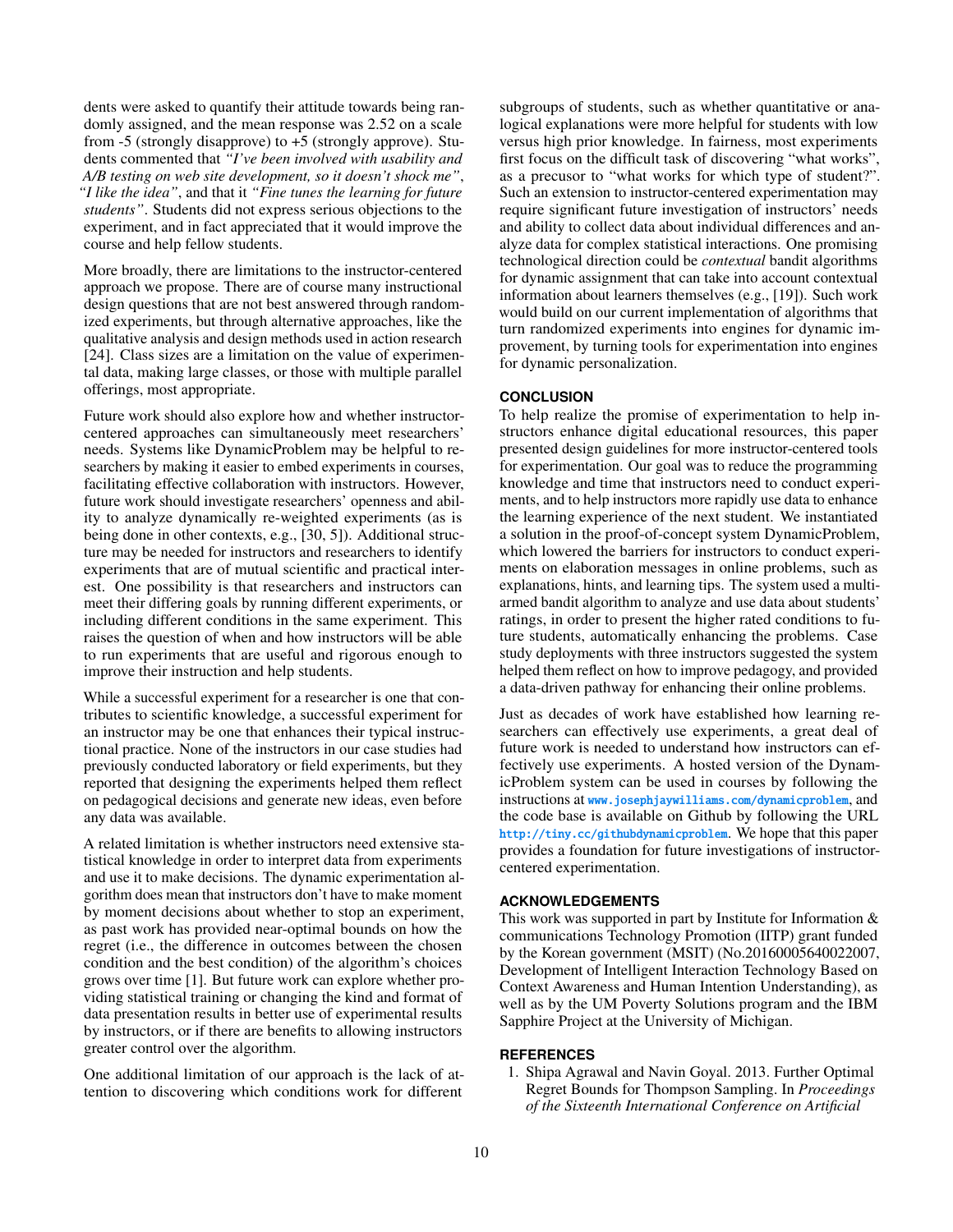*Intelligence and Statistics*. Journal of Machine Learning Research, 99–107.

- <span id="page-10-12"></span>2. T. Anderson and J. Shattuck. 2012. Design-Based Research: A Decade of Progress in Education Research? 41, 1 (2012), 16–25. DOI: <http://dx.doi.org/10.3102/0013189X11428813>
- <span id="page-10-8"></span>3. Sasha Barab and Kurt Squire. 2004. Design-based research: Putting a stake in the ground. *The journal of the learning sciences* 13, 1 (2004), 1–14.
- <span id="page-10-6"></span>4. Lecia Barker, Christopher Lynnly Hovey, and Jane Gruning. 2015. What Influences CS Faculty to Adopt Teaching Practices?. In *Proceedings of the 46th ACM Technical Symposium on Computer Science Education (SIGCSE '15)*. ACM, New York, NY, USA, 604–609. DOI:<http://dx.doi.org/10.1145/2676723.2677282>
- <span id="page-10-21"></span>5. Scott M Berry, Bradley P Carlin, J Jack Lee, and Peter Muller. 2010. *Bayesian adaptive methods for clinical trials*. CRC press.
- <span id="page-10-16"></span>6. Kirsten Berthold, Matthias Nückles, and Alexander Renkl. 2007. Do learning protocols support learning strategies and outcomes? The role of cognitive and metacognitive prompts. *Learning and Instruction* 17, 5 (2007), 564–577.
- <span id="page-10-11"></span>7. Ann L Brown. 1992. Design experiments: Theoretical and methodological challenges in creating complex interventions in classroom settings. *The journal of the learning sciences* 2, 2 (1992), 141–178.
- <span id="page-10-13"></span>8. Anthony S Bryk, Louis M Gomez, and Alicia Grunow. 2011. Getting ideas into action: Building networked improvement communities in education. In *Frontiers in sociology of education*. Springer, 127–162.
- <span id="page-10-19"></span>9. Olivier Chapelle and Lihong Li. 2011. An empirical evaluation of thompson sampling. In *Advances in neural information processing systems*. 2249–2257.
- <span id="page-10-0"></span>10. Mingyu Feng, Neil Heffernan, and Kenneth Koedinger. 2009. Addressing the assessment challenge with an online system that tutors as it assesses. *User Modeling and User-Adapted Interaction* 19, 3 (2009), 243–266.
- <span id="page-10-20"></span>11. Scott A Hawkins and Reid Hastie. 1990. Hindsight: Biased judgments of past events after the outcomes are known. *Psychological Bulletin* 107, 3 (1990), 311.
- <span id="page-10-10"></span>12. Gillian R. hayes. 2011. The Relationship of Action Research to Human-computer Interaction. *ACM Trans. Comput.-Hum. Interact.* 18, 3, Article 15 (Aug. 2011), 20 pages. DOI:<http://dx.doi.org/10.1145/1993060.1993065>
- <span id="page-10-5"></span>13. Neil T Heffernan and Cristina Lindquist Heffernan. 2014. The ASSISTments Ecosystem: Building a platform that brings scientists and teachers together for minimally invasive research on human learning and teaching. *International Journal of Artificial Intelligence in Education* 24, 4 (2014), 470–497.
- <span id="page-10-1"></span>14. Benjamin Mako Hill, Dharma Dailey, Richard T Guy, Ben Lewis, Mika Matsuzaki, and Jonathan T Morgan.

2017. Democratizing Data Science: The Community Data Science Workshops and Classes. In *Big Data Factories*. Springer, 115–135.

- <span id="page-10-15"></span>15. Samad Kardan and Cristina Conati. 2015. Providing Adaptive Support in an Interactive Simulation for Learning: An Experimental Evaluation. In *Proceedings of the 33rd Annual ACM Conference on Human Factors in Computing Systems (CHI '15)*. ACM, New York, NY, USA, 3671–3680. DOI: <http://dx.doi.org/10.1145/2702123.2702424>
- <span id="page-10-14"></span>16. Kenneth R Koedinger, Jihee Kim, Julianna Zhuxin Jia, Elizabeth A McLaughlin, and Norman L Bier. 2015. Learning is not a spectator sport: Doing is better than watching for learning from a MOOC. In *Proceedings of the Second (2015) ACM Conference on Learning@ Scale*. ACM, 111–120.
- <span id="page-10-3"></span>17. Ron Kohavi, Roger Longbotham, Dan Sommerfield, and Randal M Henne. 2009. Controlled experiments on the web: survey and practical guide. *Data mining and knowledge discovery* 18, 1 (2009), 140–181.
- <span id="page-10-17"></span>18. John Langford and Tong Zhang. 2008. The epoch-greedy algorithm for multi-armed bandits with side information. In *Advances in neural information processing systems*. 817–824.
- <span id="page-10-22"></span>19. Lihong Li, Wei Chu, John Langford, and Robert E Schapire. 2010. A contextual-bandit approach to personalized news article recommendation. In *Proceedings of the 19th international conference on World wide web*. ACM, 661–670.
- <span id="page-10-18"></span>20. J Derek Lomas, Jodi Forlizzi, Nikhil Poonwala, Nirmal Patel, Sharan Shodhan, Kishan Patel, Ken Koedinger, and Emma Brunskill. 2016. Interface Design Optimization as a Multi-Armed Bandit Problem. In *Proceedings of the 2016 CHI Conference on Human Factors in Computing Systems*. ACM, 4142–4153.
- <span id="page-10-9"></span>21. Marsha Lovett, Oded Meyer, and Candace Thille. 2008. JIME-The open learning initiative: Measuring the effectiveness of the OLI statistics course in accelerating student learning. *Journal of Interactive Media in Education* 2008, 1 (2008).
- <span id="page-10-2"></span>22. J Nathan Matias. 2016. Going Dark: Social Factors in Collective Action Against Platform Operators in the Reddit Blackout. In *Proceedings of the 2016 CHI Conference on Human Factors in Computing Systems*. ACM, 1138–1151.
- <span id="page-10-4"></span>23. G Mcfall and L Neumann. 2010. IMS learning tools interoperability basic LTI implementation guide v1. 0 Final. *Internet: http://www. imsglobal. org/lti/2010 [May 2013]* (2010).
- <span id="page-10-7"></span>24. James E McLean. 1995. *Improving Education through Action Research: A Guide for Administrators and Teachers. The Practicing Administrator's Leadership Series. Roadmaps to Success.* Corwin Press.